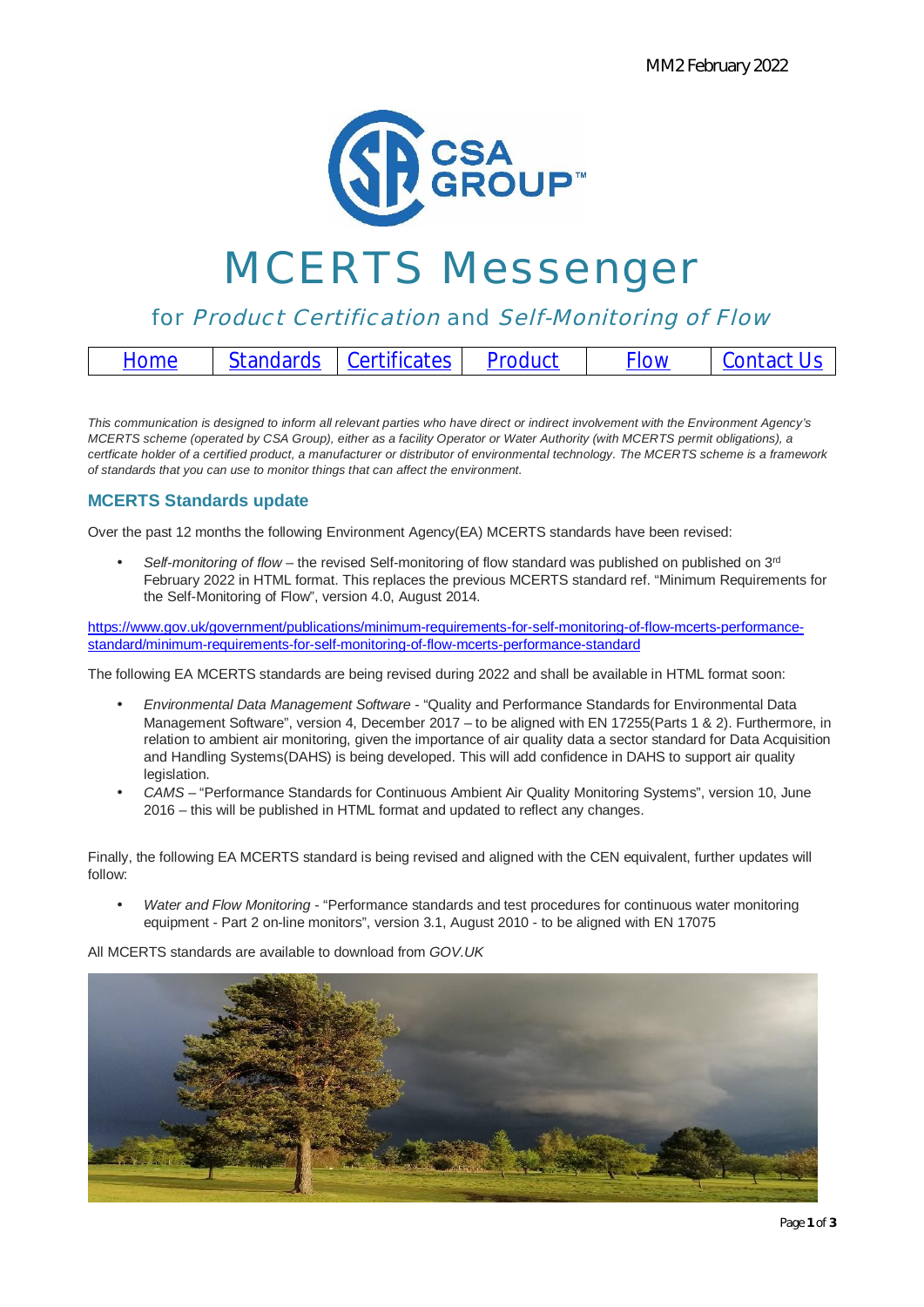### *UKCA (UK Conformity Assessed)*

As a consequence of Brexit, MCERTS certified products being sold and used in the UK will have a requirement to bear the UKCA mark. The UKCA mark will replace the current CE labelling. This is now a requirement and was effective from the 1st January 2022. Further details can be found at the CSA website, link below:

https://www.csagroup.org/en-gb/understanding-the-use-of-the-ukca-mark-for-uk-markets/

Further details can also be found at the gov.uk website, link below:

https://www.gov.uk/guidance/using-the-ukca-marking#check-whether-you-need-to-use-the-new-ukca-marking

#### *Self-Monitoring of Flow*

*Revision of the Management System Requirements Guidance(MSRG) –* Issue 18 has now been released to coincide with the release of the revised SMOF standard. Issue 18 has been reformatted with the inclusion of a very useful table in Appendix 3 which details the changes against the SMOF standard revisions are predominantly. The document is aligned with the new formatted .html SMOF standard – hopefully this will enable a more user-friendly appearance. Technically the guidance remains the same as previous but there is information on the nature of the audits (remote or on-site) owing to the recent covid crisis. The document can be downloaded form the link below and we are pleased to say that the file size has also been significantly reduced.

https://www.csagroup.org/en-gb/services/mcerts/mcerts-self-monitoring-of-flow/

*Bulletins -* A new bulletin (Bulletin 28) was published in March of last year which covers the topic of certification of flowmeter systems to comply with PR19 Driver requirements in relation to measuring compliance with Pass Forward Flow(PFF). This is specific to "U-MON4" flow monitoring installations.

https://www.csagroup.org/wp-content/uploads/csauk/Bulletin-28-Issue-1.pdf

"U\_MON3" flow monitoring installations shall be covered under a different bulletin and shall be released upon publication of the pending Event Duration Monitoring (EDM) installation and product certification standards. The product standard is expected to be published within the first half of 2022 with the installation standard expected later in the year.

#### *Updates to CSA website*

*MCERTS Certified Products* - there is now an option to export to excel for each of the 14 categories of product certification (e.g. CEMS, CWMS-3, etc). The export will commence by clicking on the "Current Download" hyperlink.

#### **Current Download**

Once the download is complete, by simply applying a data filter for the columns of interest, such as 'certificate holder', 'parameter', 'range', these columns can be filtered accordingly therefore helping to find the instrument(s) of interest. The link to the product certification register can be found here:

https://www.csagroup.org/en-gb/services/mcerts/mcerts-product-certification/mcerts-certified-products/

*'Subscribe to receive updates'* - there is now an option to register, or subscribe, to four areas of the MCERTS CSA website. This will enable automatic notifications to subscribers. The four areas of the website are as follows; i) the MCERTS Messenger, ii) the Bulletins associated with the self-monitoring of flow scheme and two areas of product certification - the 'certificate register' and 'application forms and guidance documents'. The subscription form for each of these areas can be found at the foot of each relevant link, please see example below:

| Namc*      |                      |                                                   |
|------------|----------------------|---------------------------------------------------|
| First Name | Last Name            |                                                   |
| Company*   | Country <sup>*</sup> |                                                   |
|            |                      | $\mathbf{v}$                                      |
|            |                      |                                                   |
|            | City <sup>+</sup>    | Are you interested in MCERTS Messenger?<br>Email* |

Where there is more than one option to subscribe for simply select the areas of interest when subscribing.